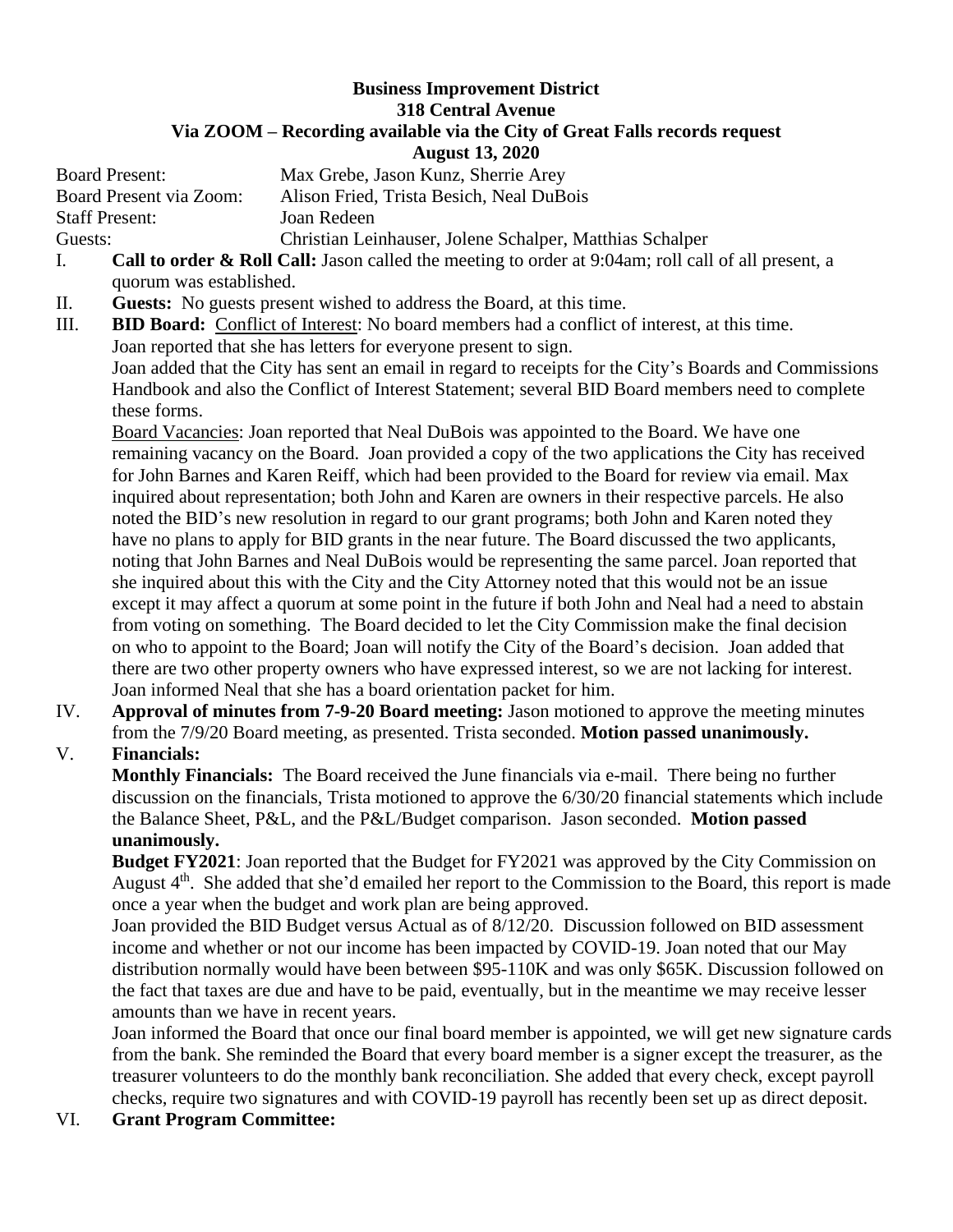The grant schedule for FY 2021 was provided to the board and explained to new board members. Current grants approved remaining to still be paid out total \$329,214.00.

Joan updated the Board on grant updates: Context/Kellergeist submitted an update on their project. Matthias reported that they have their financing lined up, he informed the Board of all that they have done so far, added that they will be meeting with their architect and contractor and once they do will have a firmer completion date but are targeting completion in the next 6-8 months. Matthias added that the taxable valuable of the property in 2018 was \$69K and is now \$240K. He added that their building is one of the featured buildings in the micro-visioning process as well. Joan informed the Board of how the grant update letter was changed, after last month's discussion on grant status. She noted that grant criteria #9 was added to the letter to remind grant recipients of the fact that the BID can rescind grants if construction has not commenced within six months of approval of a grant. The next grant sent an update letter was Big Sky Selects in regard to their interior grant; it was noted that they are under active construction. Max added that it is his understanding that project will wrap up before the end of the year. Joan noted that she sent the update letter and will send a second request in two weeks if there is no response. She added that the next grant due for an update is DSB Tower with their façade grant that was approved in August 2019, an update request similar to the one sent to Context will be sent out as there is no obvious construction in regard to their façade as they were due to replace windows. Joan reported that the grant program committee consists of Jason, Trista, Alison, and Travis Neil. A meeting was held with Jason, Travis, and Joan. This will be a process; the committee will be meeting over the next several months and once they've come to some consensus, they will present their recommendations to the Board.

## VII. **Old Business:**

**Beautification:** ArtsFest MONTANA 2020: Joan reported that ArtsFest is happening next week; it officially launches 8/21. Cameron arrives next week, and all artists arrive on 8/20. Most locations have been identified but we are still working on a few other locations. Miss Linda's is one of the locations and is located outside of the BID. NWGF offered to donate up to \$5,000, provided the BID could find matching funds. At this time, we have \$4,000 in matching funds thanks to the property owners who are going to be recipients of murals. ArtsFest will be many muralists installing murals throughout downtown; an interactive community chalk art component; and an interactive component in the alley behind Dragonfly. The mural being installed at Miss Linda's will be a community installation; AARP is contributing \$5,000 toward ArtsFest so this mural must be a community project. Cameron has a great deal of experience doing these types of collaborative murals. The interactive opportunities are open to all members of the community, all ages.

Flowers: Joan reported that we are struggling with our flowers this summer; she added that it is not just the new self-watering flowerpots as our rock planters and the flowers at Mighty Mo are all lacking. Banners: Joan reported that she and Jason will be discussing banners. The senior's banners will remain out until September.

**Downtown Great Falls Association:** Joan reported that DGFA is still planning some events for beer week; they are planning a golf tournament and a beer mile. They continue to host Brothel Tours and they sell out quickly; they are scheduled on 8/22 and another in September. She added that in conjunction with ArtsFest DGFA is hosting their Night Market from 5pm to 9pm; Central Ave will be closed.

**Downtown Partnership:** Calvary Chapel: Joan reported on Calvary Chapel, providing some history, and noting that they are looking to move to Central Ave and  $5<sup>th</sup>$ , where Cascade Opticians used to be located. The issue is that Montana code will not allow churches and bars to be in the same vicinity; so, it could hinder new development, all existing bars are grandfathered in. If the City approves Calvary Chapel's code change request so they can move into that location, under current code, would prohibit the Newberry project. The City has found an ordinance they are working to pass, city-wide, that would allow for a church and a bar to be in the same vicinity, so assuming the City Commission passes this new ordinance Newberry would not be hindered by Calvary Chapel moving in downtown. Joan noted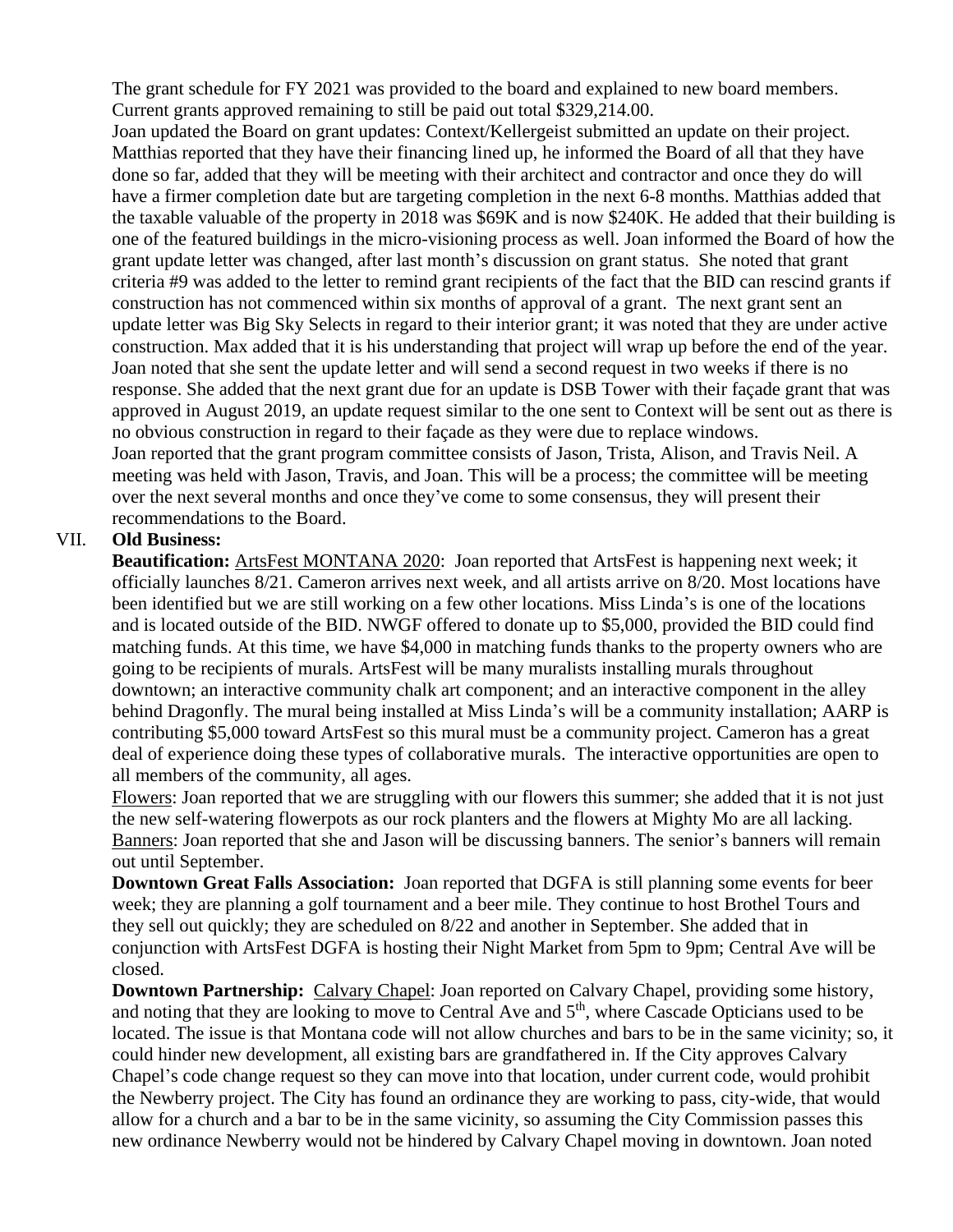that the DDP is in favor of Calvary Chapel only if the City Commission approves the new ordinance allowing for bars and churches. She inquired what the BID Board's stance would be on all of this. Max noted that the new ordinance could potentially be challenged and found unconstitutional; Joan noted that there are other cities in the state that have this ordinance, we are not setting precedent. The City is supposed to be approving both the new ordinance and Calvary Chapel's code change concurrently. Max noted that he has no problem with religious organizations but does not feel this is a good fit for downtown; Neal noted that he doesn't believe that Central Ave is a fit for a church, we want the type of business for profit, we want the type of business that will drive folks to spend money and lend to other businesses; Alison noted that she has an empty restaurant space that she is hoping to fill and she hopes to rent it out with an alcohol permit so the Church could hinder those options if the ordinance is not enacted, she has sent a letter to City Commission noting this; Sherrie noted that anything that could jeopardize building owners if the ordinance doesn't change we should not support, there is so much energy and potential that this could have a negative effect. She added that is why the zoning exists for the downtown corridor. Discussion on the Rescue Mission and how they don't fall under the zoning requirements of the central business core and they have a conditional use permit, which is what Calvary Chapel has applied for. The Board instructed Joan to write a letter to City Commission that reminds the Commission of the purpose of the commercial zoning district.

TIF: Joan informed the Board of the City proceeding forward with the Civic Center façade project utilizing downtown TIF funds. The Planning Board met on Tuesday and approved the amendment to the Urban Renewal Plan, now the amendment goes before the City Commission. The City plans to sell bonds, which is a great advantage as the TIF district sunset date will be extended out based on the bonds. The City then plans to use TIF increment annually to pay those bonds. It is estimated the TIF increment will be between \$1-\$1.5M annually; the City will use approximately \$400-\$500K to cover the bond expense, annually. The City Commission is on board with this option as they believe that the community would not approve a bond if it went to a ballot issue. The simple issue is that public buildings do not contribute to TIF, so the tax increment will not increase due to improvements made to the Civic Center. Joan noted that several DDP members met with Janet Cornish, a TIF expert in the state, last week and discussed options. The DDP would like to see the City approve the use of TIF funding for public safety issues for private development. In meeting with Janet, we believe we can set up a program as it has been done in other communities. Sherrie noted that the City Commission, during their work session, did not appear to address the issue that they realize the hit the TIF will take and the reality that public buildings do not contribute to the TIF district. She noted that they were very silent on that glaring issue. Joan noted that the City appears to be adamant this is the route to take to restore the Civic Center. The BID Board supports the use of TIF funds for public safety for private development. Traffic Signal Box: The TSB was installed last weekend. It was due to be installed on the corner of 9<sup>th</sup> Street and  $2<sup>nd</sup>$  Ave South and it was installed on 9<sup>th</sup> Street and  $2<sup>nd</sup>$  Ave North. Next years box will be 9<sup>th</sup> Street and  $2<sup>nd</sup>$  Ave South; some bushes will need to be trimmed before that box can be done. Wayfinding: Joan reported that the application for the West Bank Landing TIF for \$5,050 to cover our short was approved by the Planning Board on Tuesday. She added that GFDA and the Chamber have each contributed \$1,000 and she asked DGFA to contribute to the Plan. The DGFA Board approved \$500 in downtown gift certificates for prizes for the public event and \$500 in cash toward the Plan. Cushing Terrell is planning a scavenger hunt and it will launch in the next week and run over two weekends. Joan asked that the Board support the Scavenger Hunt, when it is officially announced; she informed the Board of the prizes – there will be a grand prize of outdoor items, downtown gift certificates and memberships to museums. Max inquired about the feedback on the survey; Joan noted that the response was good. Joan added that there was nothing planned beyond creating this Wayfinding Plan, at this time.

**Downtown Safety Alliance:** Joan reported that the Safety Alliance met in August. GFPD has been dealing with COVID, no officers have tested positive, but some have been quarantined due to potential exposure. She added that she'd been asked to attend a meeting with Chief Bowen and some community